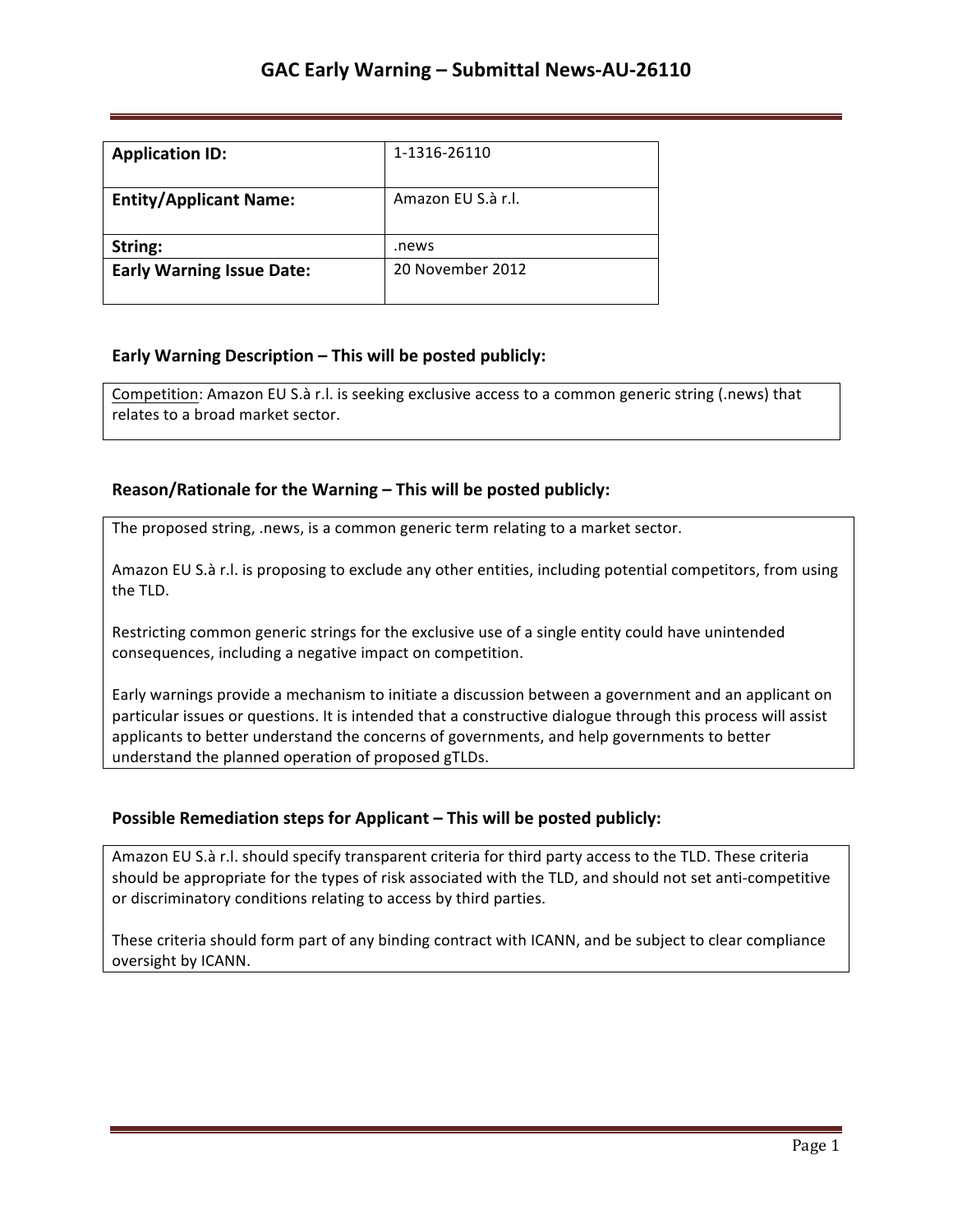### **Further Notes from GAC Member(s) (Optional) – This will be posted publicly:**

This Early Warning is from the Department of Broadband, Communications and the Digital Economy (DBCDE), on behalf of the Australian Government. In the first instance, communications and responses to this early warning should be emailed to gacearlywarning@gac.icann.org, with the text "Australian EW" and the application ID in the subject field.

# **INFORMATION FOR APPLICANTS**

# **About GAC Early Warning**

The GAC Early Warning is a notice only. It is not a formal objection, nor does it directly lead to a process that can result in rejection of the application. However, a GAC Early Warning should be taken seriously as it raises the likelihood that the application could be the subject of GAC Advice on New gTLDs or of a formal objection at a later stage in the process. Refer to section 1.1.2.4 of the Applicant Guidebook (http://newgtlds.icann.org/en/applicants/agb) for more information on GAC Early Warning.

## **Instructions if you receive the Early Warning**

**ICANN** strongly encourages you work with relevant parties as soon as possible to address the concerns voiced in the GAC Early Warning.

### **Asking questions about your GAC Early Warning**

If you have questions or need clarification about your GAC Early Warning, please contact gacearlywarning@gac.icann.org. As highlighted above, ICANN strongly encourages you to contact gacearlywarning@gac.icann.org as soon as practicable regarding the issues identified in the Early Warning. 

### **Continuing with your application**

If you choose to continue with the application, then the "Applicant's Response" section below should be completed. In this section, you should notify the GAC of intended actions, including the expected completion date. This completed form should then be sent to gacearlywarning@gac.icann.org. If your remediation steps involve submitting requests for changes to your application, see the change request process at http://newgtlds.icann.org/en/applicants/customer-service/change-requests.

In the absence of a response, ICANN will continue to process the application as submitted.

### **Withdrawing your application**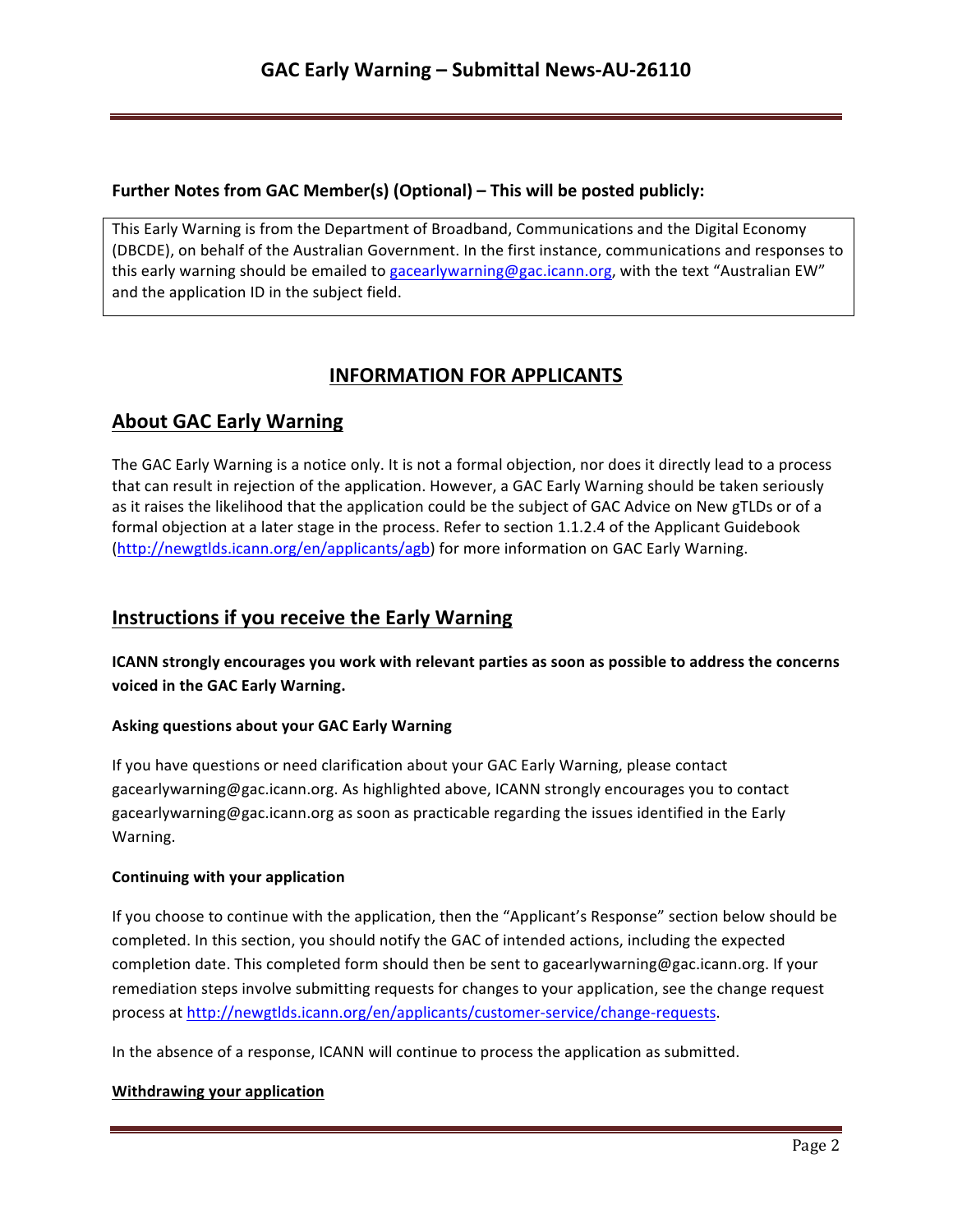## **GAC Early Warning – Submittal News-AU-26110**

If you choose to withdraw your application within the 21-day window to be eligible for a refund of 80% of the evaluation fee (USD 148,000), please follow the withdrawal process published at http://newgtlds.icann.org/en/applicants/customer-service/withdrawal-refund. Note that an application can still be withdrawn after the 21-day time period; however, the available refund amount is reduced. See section 1.5 of the Applicant Guidebook.

For questions please contact: **gacearlywarning@gac.icann.org** 

### **Applicant Response:**